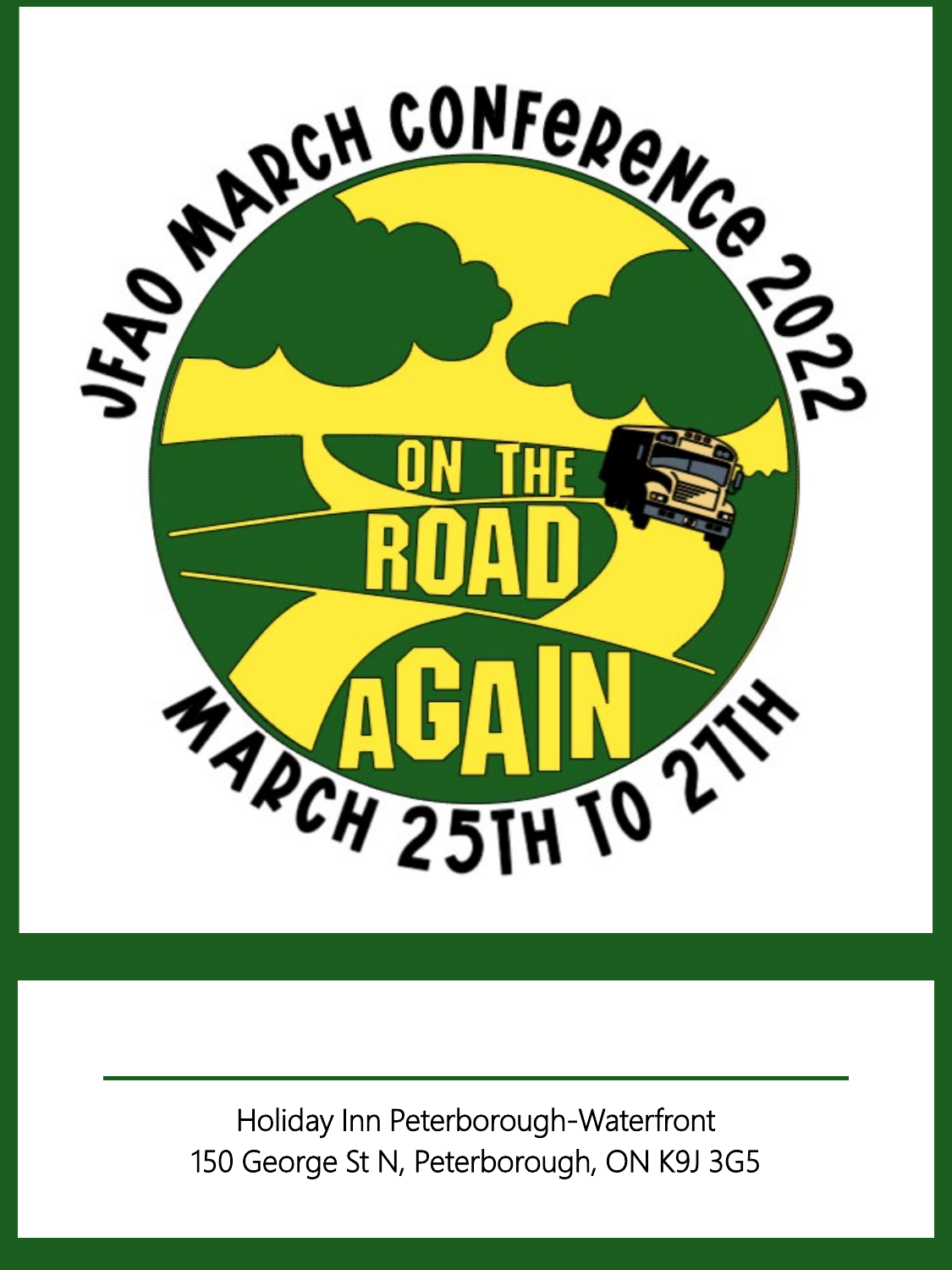# REGISTRATION



| <b>Early Bird Weekend Pass*</b><br>(Early bird deadline is February 20th, 2022)         | \$150 |
|-----------------------------------------------------------------------------------------|-------|
| Regular Weekend Pass*<br>(Final registration deadline is March 20 <sup>th</sup> , 2022) | \$180 |
| Annual Banquet Ticket                                                                   | \$50  |

\*Accommodations are not included in the 2022 event registration and should be booked separately.

**Please be advised, that due to provincial regulations, members are currently required to show proof of vaccination to participate in in-person March Conference sessions.**

Spaces for March Conference are limited and will be filled on a first come, first serve basis. Register early to save your seat.

Registration must be completed at<https://bit.ly/3FWvVt3>.

All payments must be provided by March 25<sup>th</sup>, 2022. Payment options include credit card, e-transfer, and cheque. More payment details are available on the registration page.

**Questions or concerns?**

Email [marchconference@jfao.on.ca](mailto:marchconference@jfao.on.ca)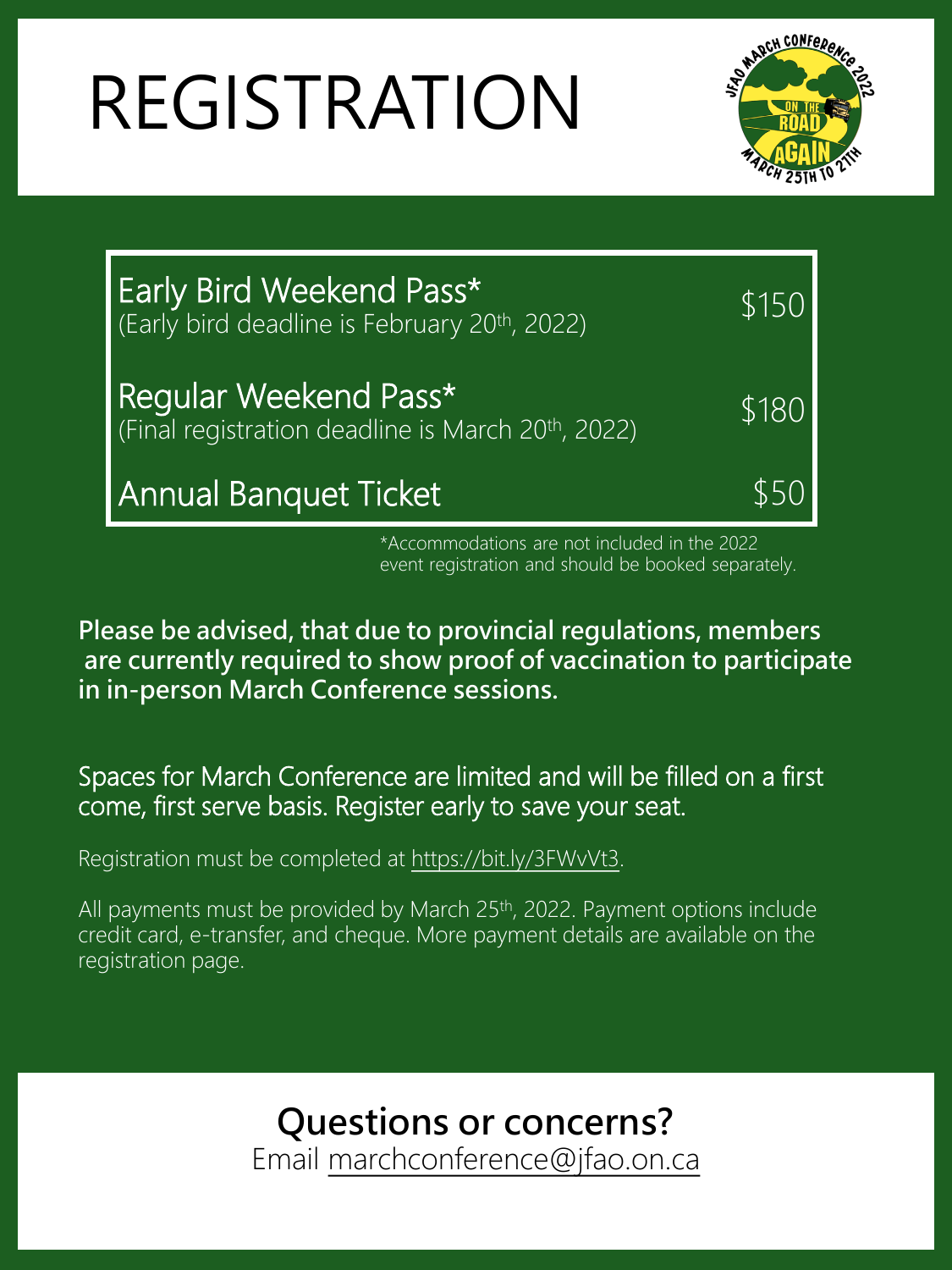



March Conference Room Block Two queen beds with city view

\$139.99 per night



Holiday Inn Peterborough-Waterfront

150 George St N, Peterborough, ON K9J 3G5 Ph: 1 (705) 743-1144

A room block has been created at the Holiday Inn Peterborough-Waterfront under the name "Jr Farmers Association" with a preferred room rate of \$139.99 per night. The rate is subject to 13% HST and a 4% MAT (Municipal Accommodation Tax). Parking is included in this rate.

Call the Holiday Inn Peterborough-Waterfront at 1 (705) 743-1144 and request the "Jr Farmers Association" room block rate.

The rooms in this block will be held until March 1st, 2022. Rooms booked after March 1st will not be guaranteed the above room rate.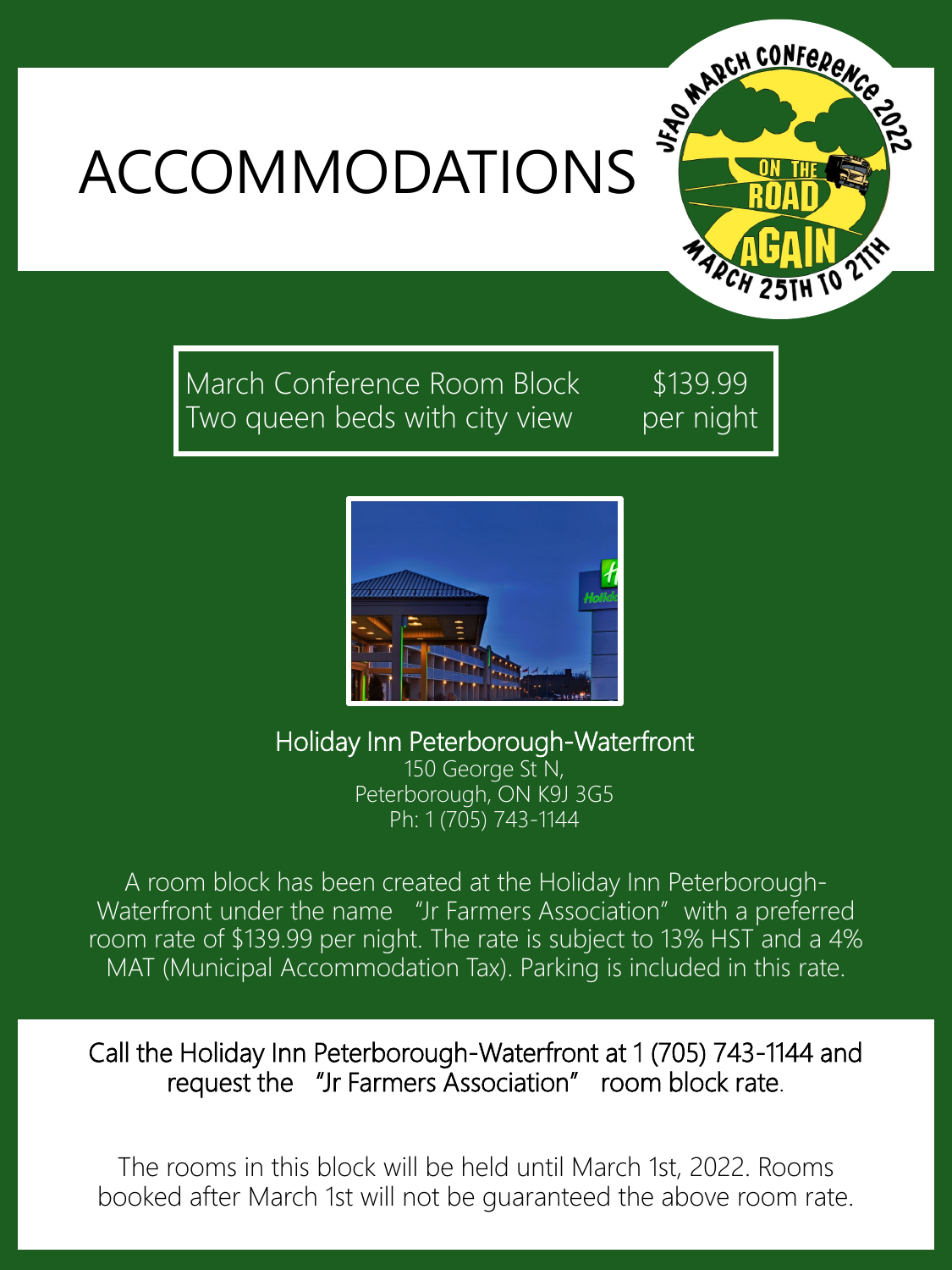

### **CONFERENCE SCHEDULE**

#### Friday, March 25th

Saturday, March 26th 7:00am Breakfast 6:30pm Banquet 9:00pm Dance

Sunday, March 27th

12:00pm JFAO AGM<br>6:00pm Opening a Opening and welcome 6:30pm Dinner and evening event

7:45am Depart for bus tour

8:00am Breakfast 9:00am Featured speakers 11:30am Farewell and departure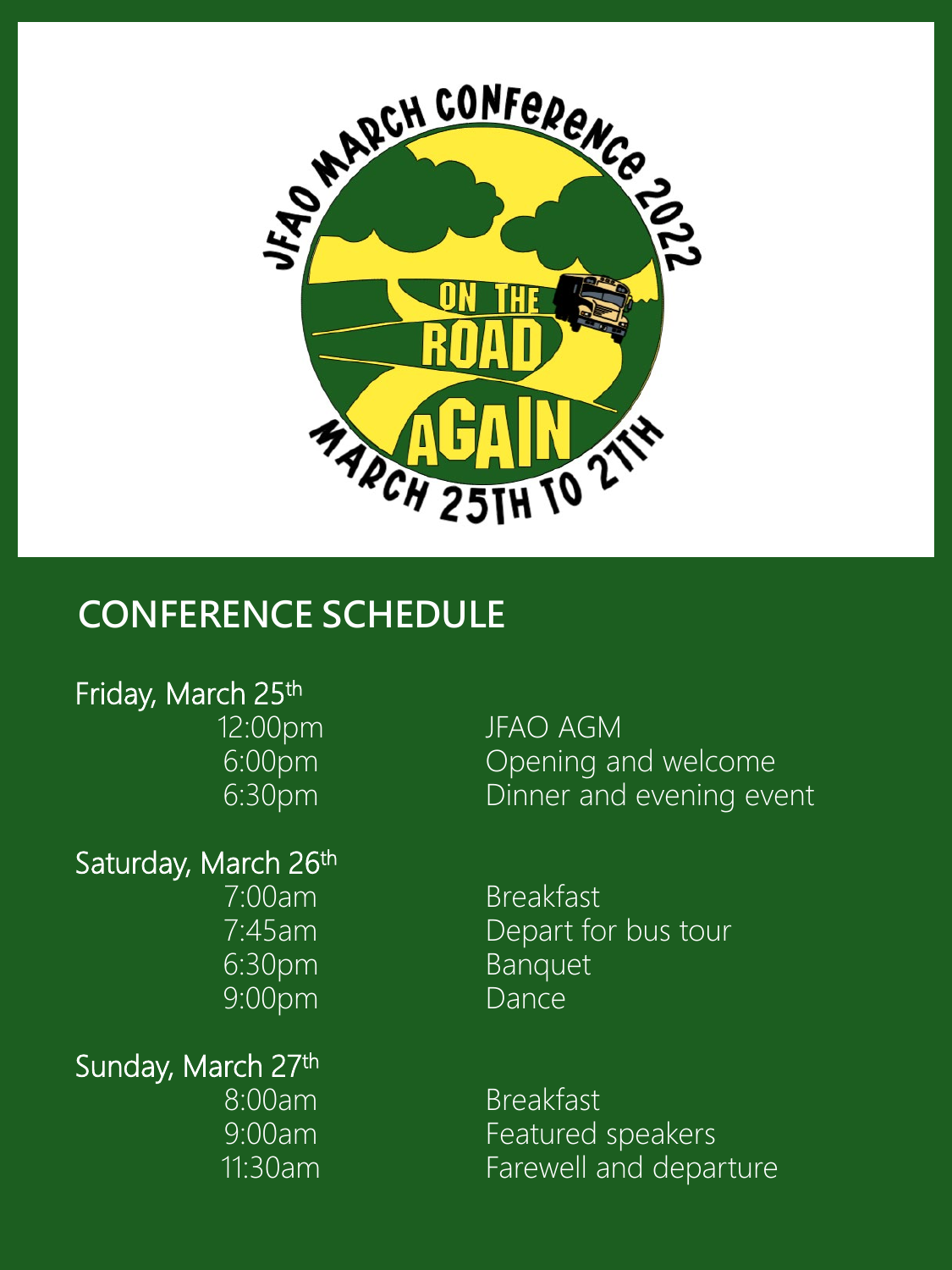## CHARITY AUCTION

A charity auction will be held in conjunction with the banquet on Saturday, March 26th, 2022.\*

Each club is asked to collect or donate an auction item(s) valued at minimum \$50.00 and bring to registration on Friday, March 25th, 2022.

Please email the committee at [marchconference@jfao.on.ca](mailto:marchconference@jfao.on.ca) by Friday, March 18<sup>th</sup>, 2022 with the following details:

- The item
- Item image
- Brief description
- Approximate value
- Donated by

\*Cheques and e-transfers are the preferred methods of payment for items bought at the auction.



Proceeds from the auction will be donated by JFAO to the 2022 Provincial Charity.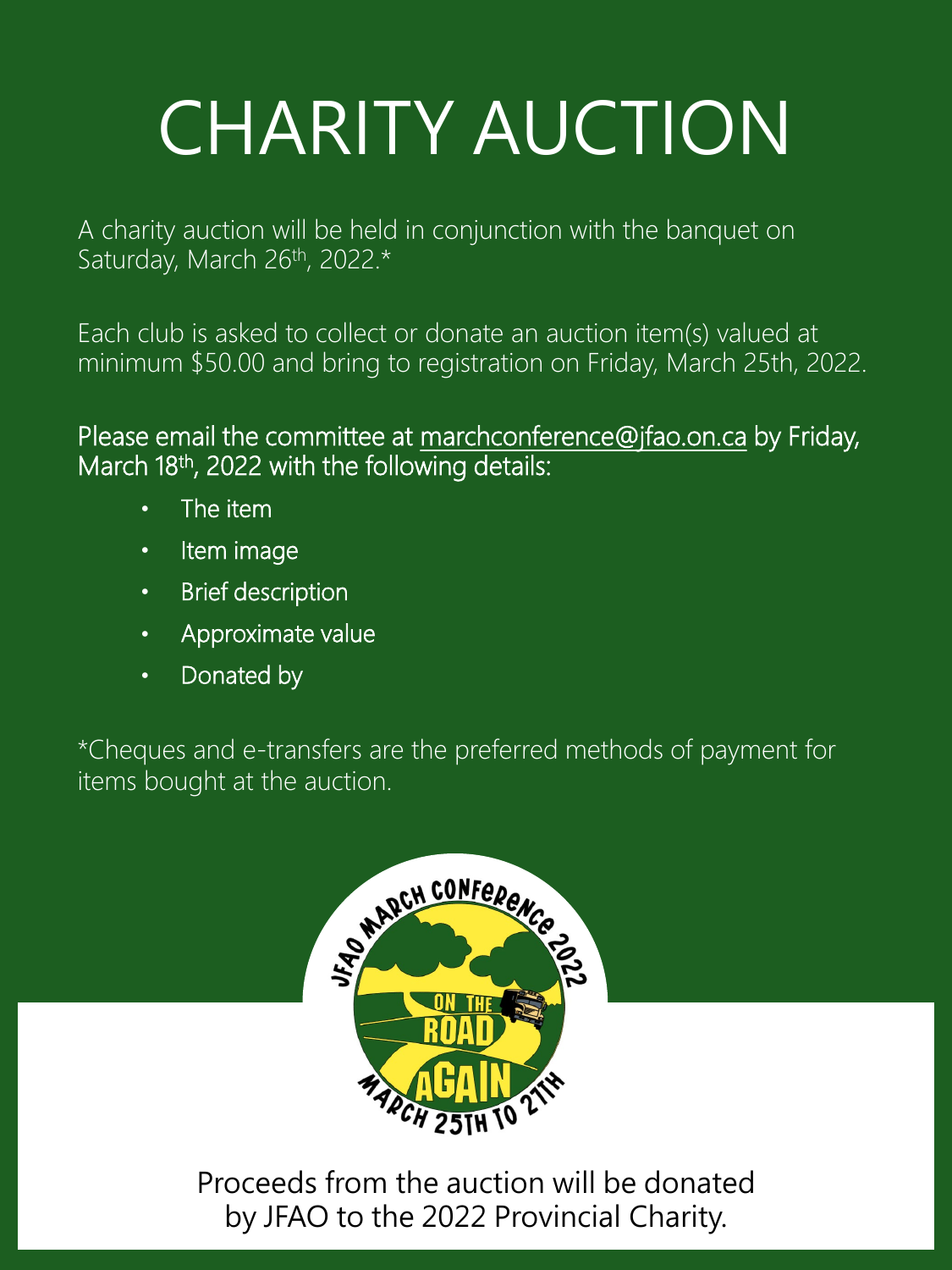

### **WHAT TO BRING**

- Business attire is required for the AGM on Friday
- Comfortable and weather appropriate clothing and footwear for the bus tour
- Semi-formal outfit and shoes for the banquet and dance on **Saturday**
- Phone charger
- Toiletries (toothbrush, toothpaste, shampoo, conditioner, deodorant etc.)
- Cheque if you chose this payment option when registering
- Cash or a cheque to purchase silent auction items
- Cash for the weekend

#### Most Importantly: your sense of adventure and enthusiasm!

### **REMINDERS**

- As per JFAO policy, March Conference is an alcohol and cannabisfree event with the exception of the dance.
- Each club is responsible for bringing a charity auction item valued at \$50.00 or more.
- If your club is making a donation to the Provincial Charity, it is due at the beginning of the Annual General Meeting. Cheques made out to JFAO.